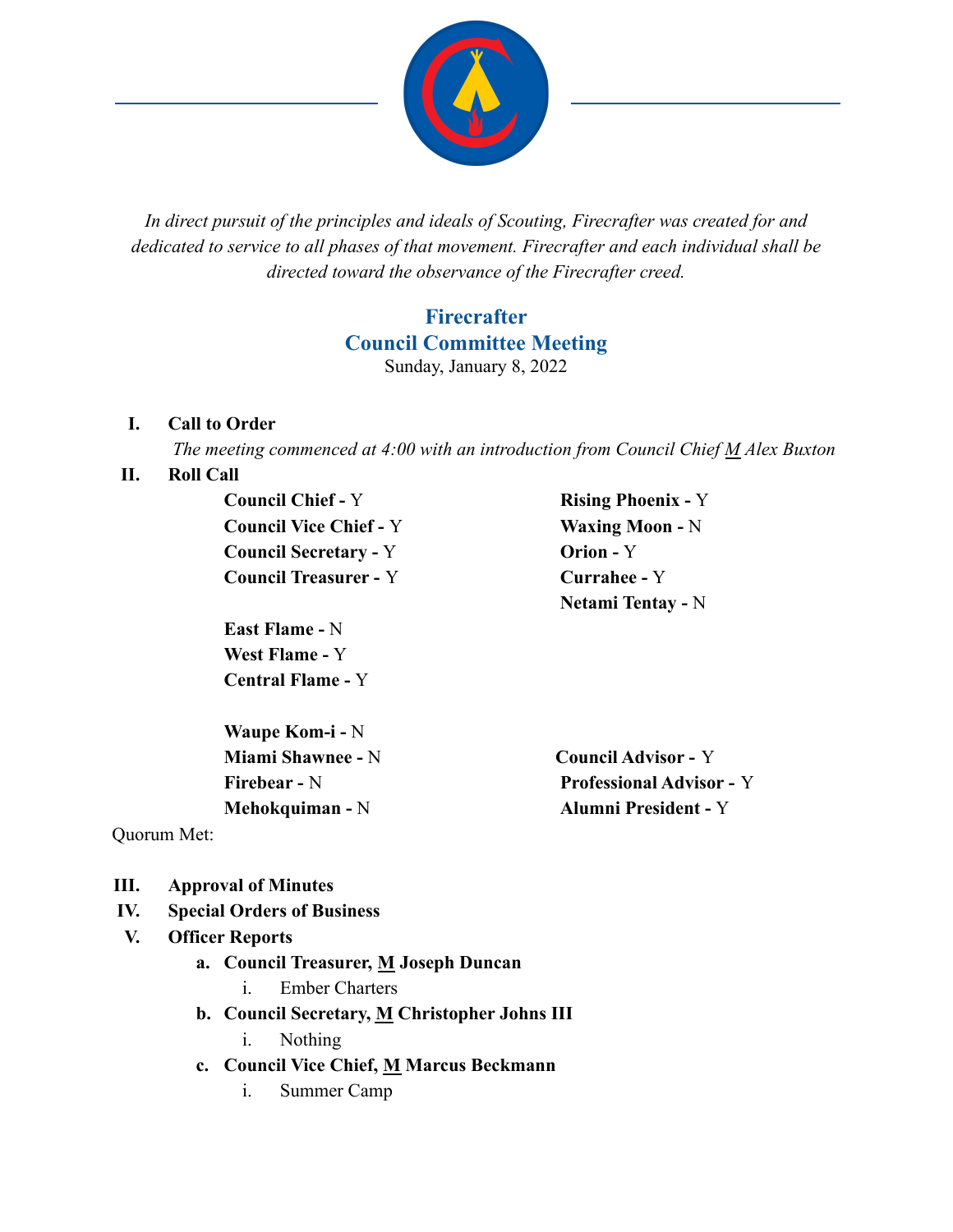

### **d. Council Chief, M Alex Buxton**

- i. 15% Surplus
	- 1) Will go to support CAC's Campership program
- ii. Ember Representatives Clarification
	- 1) When used for advancement, it can be defined as a "Special Leadership Project"
	- 2) Ultimately it is subject to Unit Leadership
- iii. CAMP STAFF
	- 1) Today was first round of interviews
- iv. Events and Chairmen
	- 1) Hunter Louk is CTG for rituals
	- 2) Isaac Thomas is chairman for Spring Fellowship
	- v. OA Service Day

### **VI. Advisor Reports**

### **a. Council Advisor, M Ryan Kelleher**

- i. All the officers are awesome!!
- ii. Looking forward to new year

# **b. Professional Advisor, Matt Keck XXX**

- i. Many new troops registered
- ii. Work on local Camp Promotion

# **c. Alumni President, M Denise Andrews**

- i. Sad about MWD
- ii. Event was going to be great for interacting with members
- iii. Hopeful that whenever MWD will be had will be just as great

# **VII. Old Business**

# **VIII. New Business**

- a. Spring Fellowship
	- i. Looking for staff
	- ii. Contact Isaac Thomas if interested
- b. February Trade-o-ree
	- i. Set-up February 3rd at 3pm
	- ii. Tear Down February 4th at 3pm
	- iii. Harvest Pavilion at the State Fairgrounds
- c. Patch Designs
	- i. 3 inch Patch
	- ii. Design due February